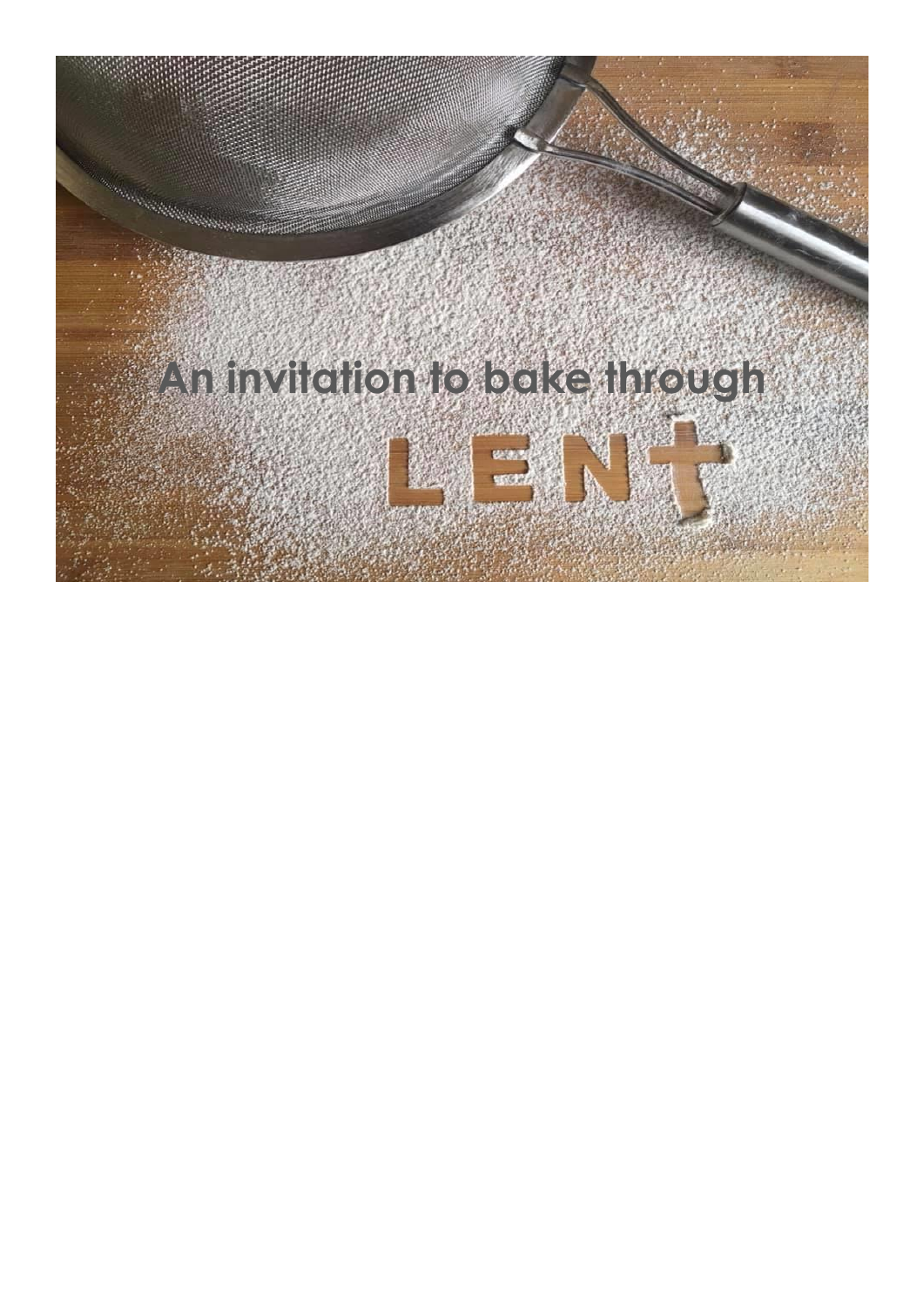### **1. Palm Sunday**

Thousands of people were gathering in Jerusalem, Israel's capital city, for the Passover Party. The Passover Party happened once every year, celebrating the time long ago when God had chosen a man to free his people from the Egyptians. When Jesus came to Jerusalem riding a donkey, he was given a king's welcome! People made a road for him through the crowds, placing palm leaves and even their own coats on the ground before him. The people shouted their party songs even louder: "Hosanna! Save us!" Many were wondering if Jesus was going to be their new leader, freeing them from the Romans who were ruling their country. (For more of the story, check out Mark 11:4-10)

So let's make some gingerbread men and/or some donkey poo! If you don't have any gingerbread men cookie cutters, you could use a round cookie cutter to make the crowd's faces.

### **Gingerbread Men**

350g flour 1 tsp baking soda 1 tbsp ground ginger 1 tbsp ground cinnamon 100 g butter 175g brown sugar 1 egg, beaten 4 tbsp golden syrup Icing and decorations (optional)



Set oven to 180°C and prepare a baking sheet with baking paper.

- $\circ$  Cut up the butter and melt in a saucepan over a low heat.
- o Add the brown sugar and golden syrup and stir into the butter until the mixture is smooth.
- o Remove from heat to cool.
- o In a large bowl, sift the flour and add the ginger, cinnamon and baking soda.
- $\circ$  Stir in the beaten egg to the dry mix.
- o Add in the buttery mixture and stir until combined.
- o Knead it gently until it forms a dough.
- $\circ$  Roll out the dough to  $\frac{1}{4}$  inch thick. Cut out the men with a cookie cutter and place on the prepared baking sheets.
- o Bake for 8-12 minutes.
- o Allow to cool thoroughly (they harden as they cool) before adding any decorations.
- o *I wonder why some of the people were excited about Jesus? I wonder how the Romans were feeling during the Passover Party? What are your feelings towards Jesus?*

### **Chocolate Truffles**

200g dark chocolate (finely chopped) or dark chocolate chips ½ cup double cream Coating: cocoa powder/ chocolate sprinkles/ crushed cereal/ desiccated coconut

- o Heat the cream in a saucepan over a low heat until steaming.
- $\circ$  Take the saucepan off the heat and add the chocolate, waiting 5 minutes for it to melt.
- o Whisk the cream and chocolate together until smooth and shiny.
- $\circ$  Pour the mixture into a tin and leave in the fridge for 30 minutes, or until firm.
- $\circ$  Use a tablespoon to scoop out the firm mixture and roll each scoop into a ball.
- o Return the balls to the fridge while pouring your chosen coating(s) into a small bowl(s).
- $\circ$  Dip and roll the balls into the coating(s).
- o Keep refrigerated.
- o *Some people spread their cloaks on the ground for the donkey, carrying Jesus, to walk on. It was a sign of respect since cloaks, like coats, can be expensive and the people might not find their cloak again afterwards in all the busyness. Do you have a special item that you would find hard to give up or give away?*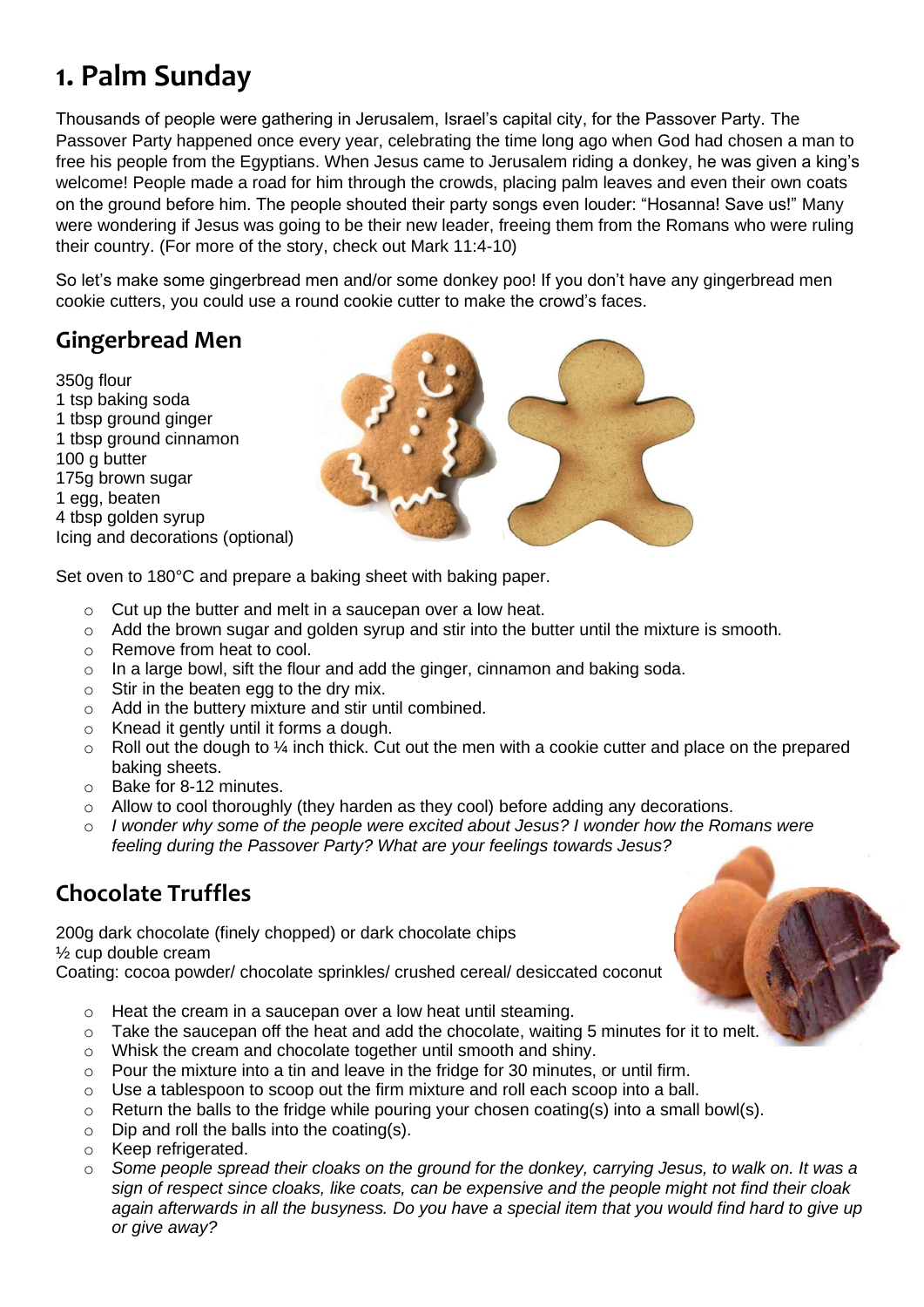# **2. Temple Tidy-up**

Jesus visited the Temple in Jerusalem and was shocked at what it had become. The outer courtyard was filled with shops and the shop keepers were cheating people. Jesus said, "Didn't God say, 'My house will be called the house of prayer for all people,' but you have made it a den of robbers"?! And he turned over the shop-keeper's tables and stopped people from carrying things for sale through the Temple. This upset some people so much that they began to think of a way to get rid of Jesus. You have the option this week of baking biscuits that look like coins or making pretzels to remind us of the purpose of the Temple. (For more of the story, check out Mark 11:15- 18)

### **Shortbread Rounds**

1 cup soft butter ½ cup icing sugar 2 cups flour

Set oven to 180°C and prepare a baking sheet with baking paper.

- o Cream the butter and sugar in a large bowl.
- $\circ$  Add the flour and combine until the mixture forms a dough. It will crumble at first but keep mixing until it forms into a ball in your hands.
- $\circ$  Dust a flat surface and rolling pin with flour or icing sugar and roll out the dough to  $\frac{1}{4}$  inch thick.
- o Cut into rounds with a round cookie cutter and place on the prepared baking sheets.
- $\circ$  If you want, use a toothpick to draw coin designs into your soft biscuits.
- o *The shops in the Temple were distracting people and even stopping some people from worshipping God. Worship is about noticing God. Worship recognises how big and important God is and how much we need him. Can you think of a time when you noticed this? Worship is about spending not our money but our time with God. There are lots of ways to spend time with God such as praying to him, singing to him, being still, reading your Bible, enjoying nature, doing the things you are good at, or acting in a way that pleases him. Is there anything that gets in the way of you worshiping God? How could this change?*
- o Bake for 12-18 minutes or until the they have turned a pale golden brown. Allow to cool.

#### **Pretzels**

- 1 packet or 2½ tsp active dry yeast
- 1½ cups warm water
- 1 tbsp sugar
- 1 tsp salt
- 4 cups flour
- 1 egg, beaten
- 
- o In a large bowl, dissolve the yeast in water. Add the sugar and salt and mix.
- $\circ$  Add 3 cups of flour and combine. Add  $\frac{1}{2}$  to 1 cup more of flour as needed.
- o Knead for 5-8 minutes until the dough is smooth and elastic.
- o Roll out chunks of dough into long strips and carefully shape the dough into pretzel twists.
- o *Did you know that the pretzel shape is meant to show a child crossing their arms in prayer? It was designed by a monk to encourage children to pray. Can you cross your arms over your chest with your fingers touching your shoulders? What is your favourite way to pray?*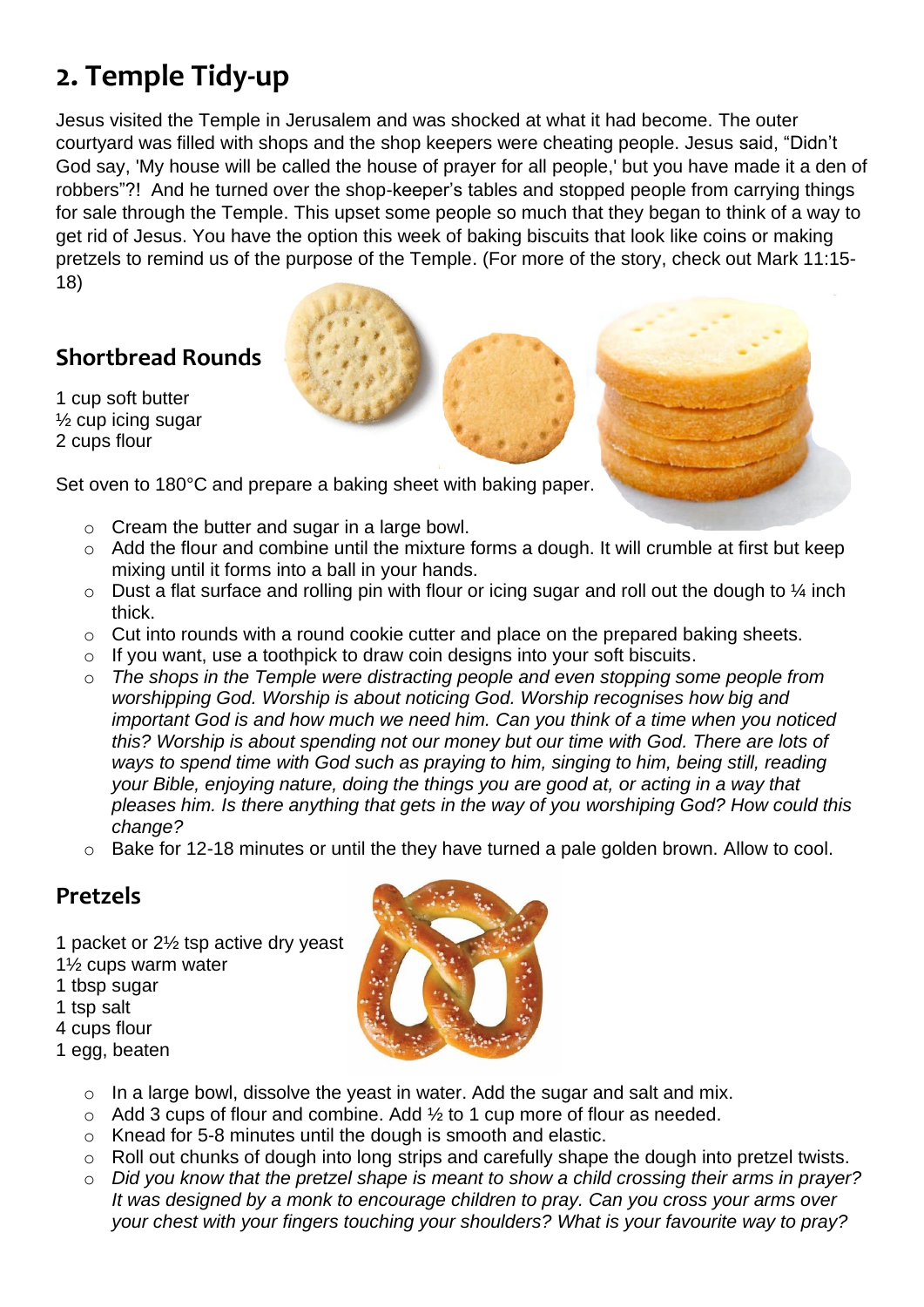# **3. Last Supper**

Jesus' last meal was a Passover meal. Each item on the Passover plate has special meaning which links it to the Exodus – the rescue of God's people from Egypt long ago. God's people had been forced to do hard work, building all sorts of buildings for the Egyptians. Haroseth is a sweet, brownish paste made with chopped apples which reminds them of the mortar, the mud-cement, that their family had to build with when they were slaves in Egypt. God's people had to leave Egypt so quickly that God told them to make flat breads for the journey since they didn't have time to wait for the bread dough to rise. Wine is a special celebration drink, used in the Passover meal to celebrate freedom. (For more of the story of Jesus' Passover meal, check out Mark 14:22-25)

Since haroseth is made with chopped apples, you have the option of making apple blondies (pale brownies) or a sweet take on a flat bread. You might want to eat these with grape juice or any redcoloured squash using some of the suggested prayers.

### **Apple Blondies**

1/2 cup applesauce 1/2 cup butter 1/4 cup flour 3-4 tbsp maple syrup 1/4 cup brown sugar

Set the oven to 180°C and line a loaf tin with baking paper.

- o In a large bowl combine all the ingredients and mix well until a thick batter forms. You may need to add a bit more flour or a bit more syrup to get the right firm consistency.
- o Transfer to the loaf tin and sprinkle on the brown sugar.
- o Bake in the oven for 30 minutes, or until the top is golden.
- o Remove from oven and allow to cool completely. Refrigerate for at least an hour before slicing.
- o Blondies are meant to be fudgy in the middle, which looks a bit like the mud-cement, and you can cut them up to look like bricks. *I wonder if you can think of any ways that God has helped you? Can you think of any struggles or disappointments that you've managed to get over and rise above? Thank God for looking after you.*

#### **Pancakes**

125g flour Salt ½ pint of milk and water, mixed 1 egg **Butter** 

Toppings: lemon juice/ sugar/ maple syrup/ bananas/ chocolate spread/ grapes



- $\circ$  Sift the flour and salt in a big bowl.
- o Break the egg over the flour and whisk it into the flour.
- $\circ$  Add the watery milk bit by bit, whisking all the time until the mixture is smooth.
- $\circ$  Melt a little butter in a small frying pan before adding some of the batter over the base of the pan.
- $\circ$  When the batter appears set, flip the pancake over to cook it on the other side.
- o Repeat until the batter is used up. Eat immediately or reheat in microwave.
- o *As you add something sweet to your pancakes, thank God for something 'sweet' or good in your life. God wanted life to be good, but it is often mixed with tears. Add some lemon juice to your pancake (or if you don't have any just leave the pancake plain) and tell God about something 'bitter' or difficult in your life. Thank God that he is with us through both the good times and the hard times.*

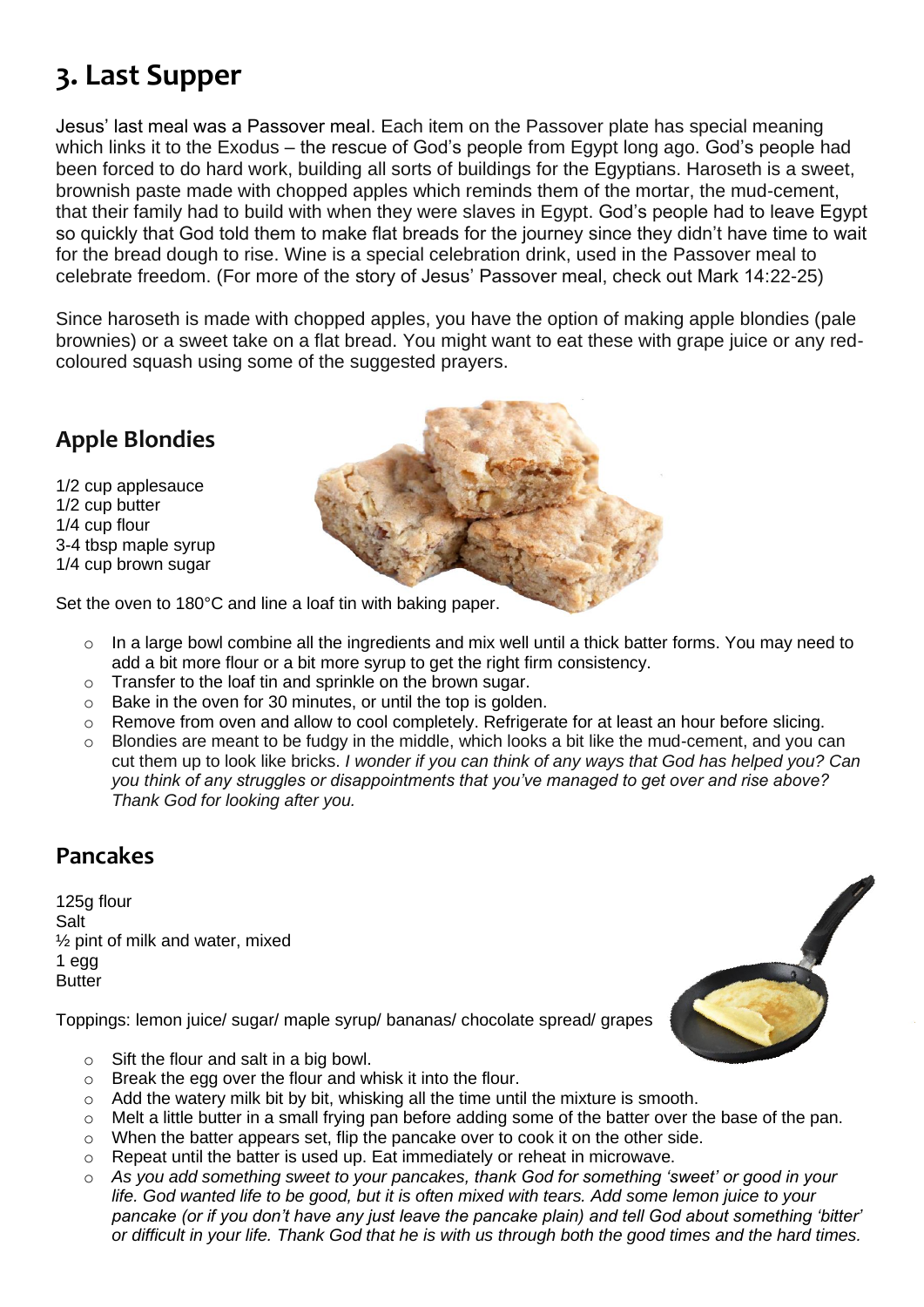# **4. Garden of Gethsemane**

After the Passover meal, Jesus and his friends went to a quiet garden filled with olive trees to pray. This garden was old and tough, having been planted along the rocky slopes of a mountain. Jesus was hurting inside because he knew he must die soon. He knew that the next few days were going to be really hard for him and he had a mixture of feelings about it. He also knew that one of his closest friends had made a deal to get him captured. So Jesus prayed to God about it all and God gave him strength. He asked his friends to keep watch and to also pray, but they kept falling asleep. (For more of the story, check out Mark 14:32-43)

### **Rocky Road**

2 tbsp cocoa powder 2 tbsp golden syrup 125g butter 2 tbsp sugar 60g cheap biscuits 60g desiccated coconut



Optional extras: mini marshmallows/ raisins/ nuts

Line a tin with baking paper.

- o Melt the butter, golden syrup, cocoa powder and sugar together in a saucepan over a low heat to make a chocolate sauce. *Are you tempted to try it? Watch out, it's hot! I wonder if you know of any good ways to deal with temptation?*
- o Crush up the biscuits into chunky pieces. *As you bash, can you think of anything that you feel angry about or upset about or annoyed at?*
- o Add the biscuit crumbs and the desiccated coconut into the chocolate sauce, along with any other optional extras.
- o Stir the mixture together to make a thick, stiff paste. Add more dry ingredients if too wet.
- o Pour it into the tin and smooth it out into the corners. *Jesus was pouring out all his mixed feelings to God. Is there anything you would like to pray to God about right now?*
- o Refrigerate for a few hours to set.
- o *Jesus took time to listen to God, to wait, and to pray again. Do you find listening and waiting easy or hard? Why?*

#### **Peanut Butter Cheerio Clusters**

¾ cup peanut butter ½ cup honey 3 cup cheerios/cereal hoops



Line a loaf tin or small baking tray with silver foil.

- $\circ$  Cook the peanut butter and honey in a saucepan over a medium heat, stirring constantly until completely melted and blended.
- o Remove from heat and stir in cereal. Mix until evenly coated.
- o Place mixture in prepared tin and press into place.
- o *Judas had agreed to help trap Jesus for 30 silver coins. Money had tempted him to do something he later wished he hadn't. When he realised his mistake he even tried to give the money back. Why can saying sorry feel such a hard thing to do?*
- o Refrigerate for 1 hour before cutting into squares or bars.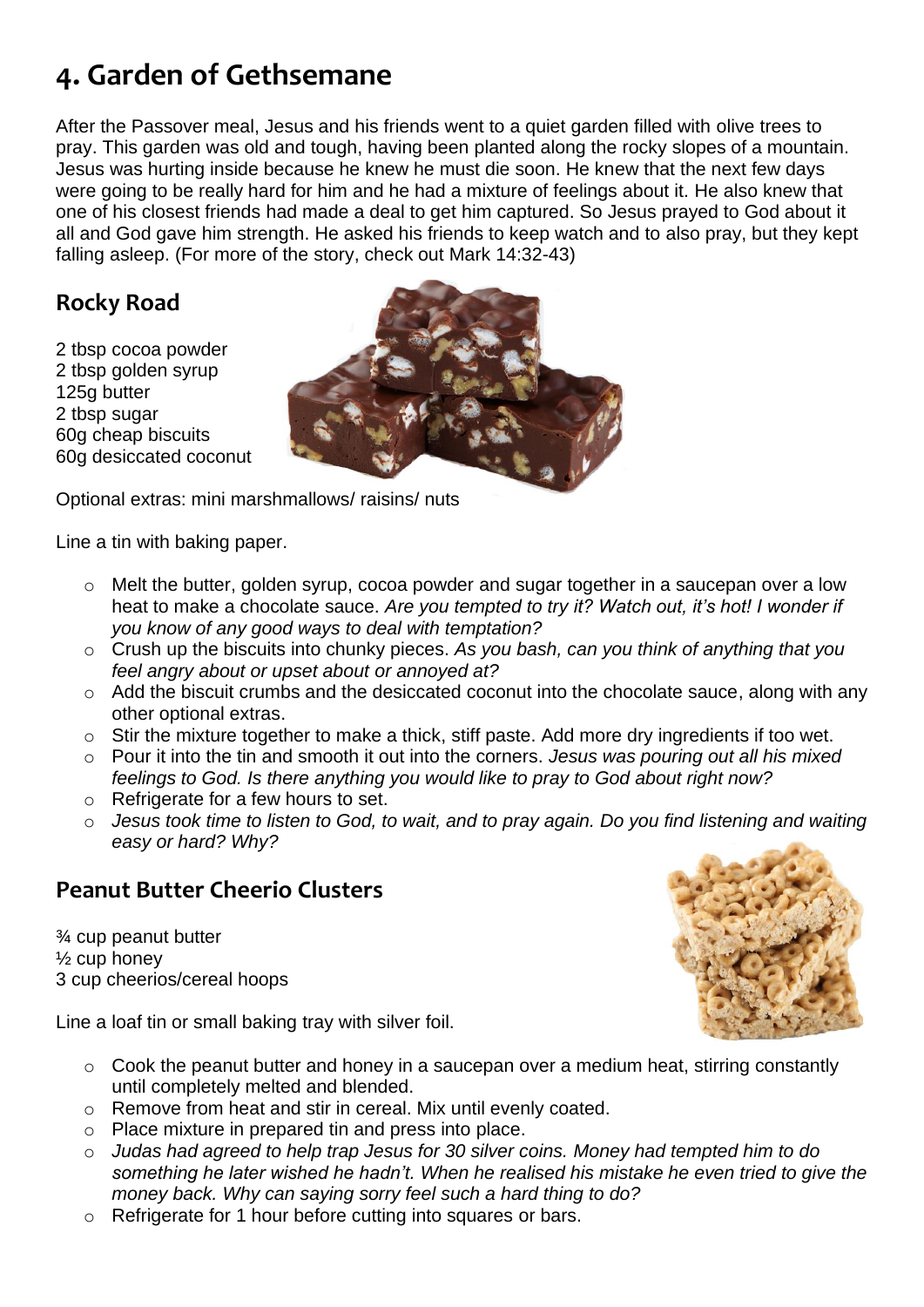# **5. Good Friday**

Jesus' death was a big event. Lots of strange things happened when Jesus died like the day becoming dark for three hours. A Roman centurion standing by the cross even began to wonder whether Jesus could be God. Usually on the day we remember Jesus dying we eat hot cross buns. They are called hot cross buns because they are marked on the top with a cross, reminding us that Jesus died by being hung on a cross. The buns are made from bread dough and filled with raisins, reminding us of what Jesus had said at the Last Supper about the bread being like his body and the wine being like his blood. The dough is also filled with spices since Jesus' dead body was covered in spices at his burial. Below is an easier alternative to hot cross buns, as well as the option of making a tasty sun. (For more of the story, check out Mark 15:31-39)

### **Hot Cross Cookies**

200g soft butter 100g light brown sugar 1 egg 250g plain flour 1 tbsp cinnamon 2 tsp baking powder 100g sultanas or raisins Icing sugar/ icing pen/ fondant icing/ white chocolate

Set the oven to 180°C and line a baking tray with baking paper.

- o In a large bowl beat together the butter, sugar and egg until smooth.
- $\circ$  Add the flour, cinnamon and baking powder, then combine to make a dough.
- o Add the sultanas and combine.
- $\circ$  Roll lumps of dough into balls. Flatten these onto the trays, leaving enough space between each for them to expand.
- o Bake for 10 minutes or until golden.
- o Allow cookies to cool before marking them with a cross.
- o *When you see or write a cross sign – x – what could it mean? We use crosses as a sign for love or to show a kiss. We use crosses as a sign of adding and multiplying. Crosses are used when we get an answer wrong and crosses are also the sign on ambulances and hospitals, the place people go to get better. A cross can show where there's treasure. It might sound strange to call the day that Jesus died 'Good' but many good things happened because of Jesus' death (including the fact that three days later he beat death and rose to life!). Can you use some of the ideas we've just mentioned to explain why Jesus' death on a cross turned out to be a good thing? Why did Jesus die?*

### **Easy Soufflé Cheesecake**

100g white chocolate 100g cream cheese 3 eggs

Set the oven to 180°C and prepare a round baking tin.

- o Separate the egg yolks from the egg whites into two bowls.
- $\circ$  Carefully melt the white chocolate in a saucepan on a low heat then remove from the heat.
- o Whip the egg whites until firm peaks form.
- o Add the cream cheese to the melted chocolate and stir until combined.
- o Add the egg yolks to the cheesy chocolate and mix well.
- o Bit by bit add the stiff egg whites to the mixture and gently blend.
- $\circ$  Pour the mixture into the round tin and place the round tin in a larger baking tin. Pour boiling water into the larger baking tin so that the water surrounds the round tin.
- $\circ$  Bake in the oven for 20 minutes then switch off the oven, leaving the cake inside for a further 20 minutes.
- o *Darkness is often linked to bad and light is often linked to good. Jesus died to save us from darkness. He wants us to live as children of light. As you wait for your sun-shaped cake to bake, can you think of some ways that you could be light to others? What kinds of things could you do and say to bless others today?*